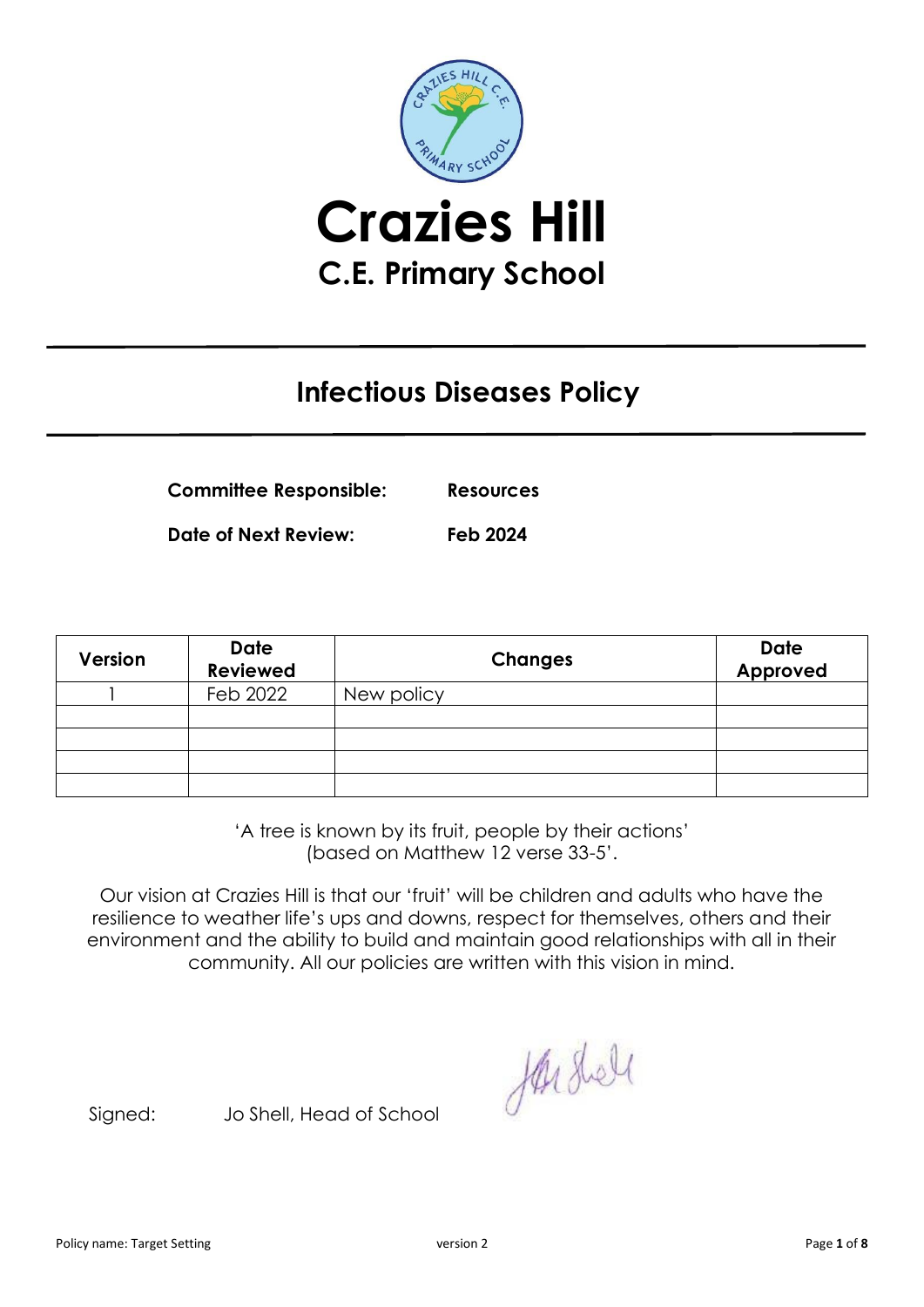Signed: Lesley Turville, Chair of Governors

#### **Introduction**

This policy details the Guidance on infection control in Sonning Church of England Primary School. This policy has been prepared by the Governing Body in accordance with Public Health England (PHE)

#### **1.0 Rashes and skin infections**

The school is following the below guidance when managing or being notified of an infectious disease experienced by a pupil or member of staff in the school. Children with rashes should be considered infectious and assessed by their doctor.

| Infection or<br>complaint       | Recommended<br>period to be kept<br>away from school,<br>nursery or<br>childminders               | Comments                                                                                                                      |
|---------------------------------|---------------------------------------------------------------------------------------------------|-------------------------------------------------------------------------------------------------------------------------------|
| Athlete's foot                  | None                                                                                              | Athlete's foot is not a serious<br>condition. Treatment is<br>recommended                                                     |
| Chickenpox                      | Until all vesicles have<br>crusted over                                                           | See: Vulnerable Children and<br>Female Staff - Pregnancy                                                                      |
| Cold sores, (Herpes<br>simplex) | None                                                                                              | Avoid kissing and contact with<br>the sores. Cold sores are<br>generally mild and self-limiting                               |
| German measles<br>(rubella)*    | Four days from onset<br>of rash (as per<br>"Green Book")                                          | Preventable by immunisation<br>(MMR x2 doses). See: Female<br>Staff-Pregnancy                                                 |
| Hand, foot and<br>mouth         | None                                                                                              | Contact your local HPT if a large<br>number of children are affected.<br>Exclusion may be considered in<br>some circumstances |
| Impetigo                        | Until lesions are<br>crusted and healed,<br>or 48 hours after<br>starting antibiotic<br>treatment | Antibiotic treatment speeds<br>healing and reduces the<br>infectious period                                                   |
| Measles*                        | Four days from onset<br>of rash                                                                   | Preventable by vaccination<br>(MMR x2). See: Vulnerable<br>Children and Female Staff -<br>Pregnancy                           |
| Molluscum<br>contagiosum        | None                                                                                              | A self-limiting condition                                                                                                     |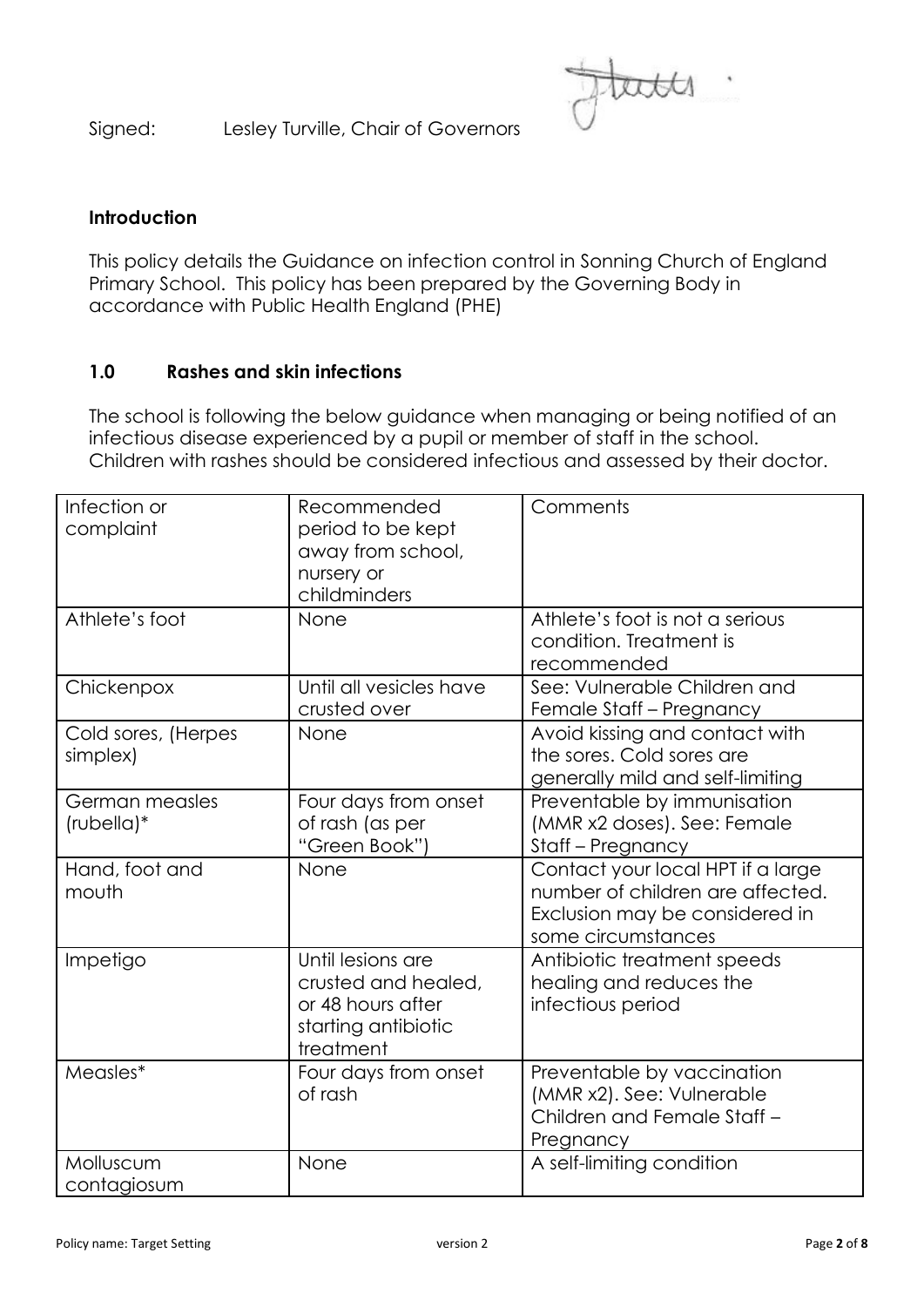| Ringworm                                                 | Exclusion not usually<br>required                                                  | Treatment is required                                                                                                                                                                                                                                                     |
|----------------------------------------------------------|------------------------------------------------------------------------------------|---------------------------------------------------------------------------------------------------------------------------------------------------------------------------------------------------------------------------------------------------------------------------|
| Roseola (infantum)                                       | None                                                                               | None                                                                                                                                                                                                                                                                      |
| Scabies                                                  | Child can return after<br>first treatment                                          | Household and close contacts<br>require treatment                                                                                                                                                                                                                         |
| Scarlet fever*                                           | Child can return 24<br>hours after starting<br>appropriate<br>antibiotic treatment | Antibiotic treatment is<br>recommended for the affected<br>child                                                                                                                                                                                                          |
| Slapped cheek/fifth<br>disease. Parvovirus<br><b>B19</b> | None (once rash has<br>developed)                                                  | See: Vulnerable Children and<br>Female Staff – Pregnancy                                                                                                                                                                                                                  |
| <b>Shingles</b>                                          | Exclude only if rash is<br>weeping and cannot<br>be covered                        | Can cause chickenpox in those<br>who are not immune, ie have not<br>had chickenpox. It is spread by<br>very close contact and touch. If<br>further information is required,<br>contact your local PHE centre.<br>See: Vulnerable Children and<br>Female Staff – Pregnancy |
| Warts and verrucae                                       | None                                                                               | Verrucae should be covered in<br>swimming pools, gymnasiums<br>and changing rooms                                                                                                                                                                                         |

# **2.0 Diarrhoea and vomiting illness**

| Infection or<br>complaint                                                                      | Recommended<br>period to be kept<br>away from school,<br>nursery or<br>childminders                                                                                             | Comments                                                                                                                                                                                                                                                                                                                                                                                                                                 |
|------------------------------------------------------------------------------------------------|---------------------------------------------------------------------------------------------------------------------------------------------------------------------------------|------------------------------------------------------------------------------------------------------------------------------------------------------------------------------------------------------------------------------------------------------------------------------------------------------------------------------------------------------------------------------------------------------------------------------------------|
| Diarrhoea and/or<br>vomiting                                                                   | 48 hours from last<br>episode of diarrhoea<br>or vomiting                                                                                                                       |                                                                                                                                                                                                                                                                                                                                                                                                                                          |
| E. coli O157 VTEC<br>Typhoid* [and<br>paratyphoid*]<br>(enteric fever)<br>Shigella (dysentery) | Should be excluded<br>for 48 hours from the<br>last episode of<br>diarrhoea. Further<br>exclusion may be<br>required for some<br>children until they are<br>no longer excreting | Further exclusion is required for<br>children aged five years or<br>younger and those who have<br>difficulty in adhering to hygiene<br>practices. Children in these<br>categories should be excluded<br>until there is evidence of<br>microbiological clearance. This<br>guidance may also apply to<br>some contacts who may also<br>require microbiological<br>clearance. Please consult your<br>local PHE centre for further<br>advice |
| Cryptosporidiosis                                                                              | Exclude for 48 hours<br>from the last episode<br>of diarrhoea                                                                                                                   | Exclusion from swimming is<br>advisable for two weeks after the<br>diarrhoea has settled                                                                                                                                                                                                                                                                                                                                                 |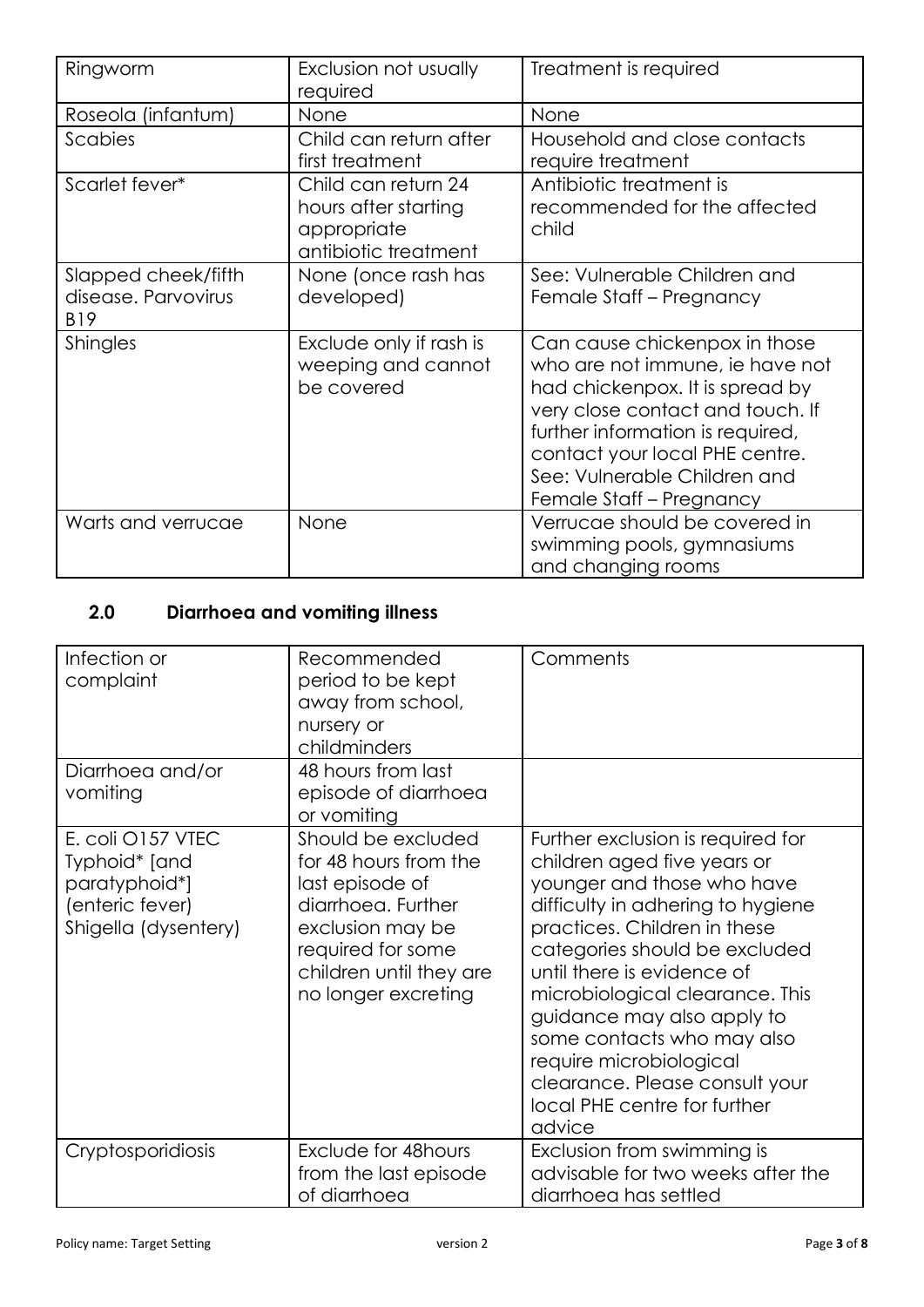# **3.0 Respiratory infections**

| Infection or<br>complaint      | Recommended<br>period to be kept<br>away from school,<br>nursery or<br>childminders                                      | Comments                                                                                                                                                                           |
|--------------------------------|--------------------------------------------------------------------------------------------------------------------------|------------------------------------------------------------------------------------------------------------------------------------------------------------------------------------|
| Flu (influenza)                | Until recovered                                                                                                          | See: Vulnerable Children                                                                                                                                                           |
| Tuberculosis*                  | Always consult your<br>local PHE centre                                                                                  | Requires prolonged close<br>contact for spread                                                                                                                                     |
| Whooping cough*<br>(pertussis) | Five days from<br>starting antibiotic<br>treatment, or 21 days<br>from onset of illness if<br>no antibiotic<br>treatment | Preventable by vaccination.<br>After treatment, non-infectious<br>coughing may continue for many<br>weeks. Your local PHE centre will<br>organise any contact tracing<br>necessary |

### **4.0 Other infections**

| Infection or<br>complaint                     | Recommended<br>period to be kept<br>away from school,<br>nursery or child<br>minders                            | Comments                                                                                                                                                                                           |
|-----------------------------------------------|-----------------------------------------------------------------------------------------------------------------|----------------------------------------------------------------------------------------------------------------------------------------------------------------------------------------------------|
| Conjunctivitis                                | None                                                                                                            | If an outbreak/cluster occurs,<br>consult your local PHE centre                                                                                                                                    |
| Diphtheria <sup>*</sup>                       | Exclusion is essential.<br>Always consult with<br>your local HPT                                                | Family contacts must be<br>excluded until cleared to return<br>by your local PHE centre.<br>Preventable by vaccination.<br>Your local PHE centre will<br>organise any contact tracing<br>necessary |
| Glandular fever                               | None                                                                                                            |                                                                                                                                                                                                    |
| <b>Head lice</b>                              | None                                                                                                            | Treatment is recommended only<br>in cases where live lice have<br>been seen                                                                                                                        |
| Hepatitis A*                                  | Exclude until seven<br>days after onset of<br>jaundice (or seven<br>days after symptom<br>onset if no jaundice) | In an outbreak of hepatitis A,<br>your local PHE centre will advise<br>on control measures                                                                                                         |
| Hepatitis B*, C*,<br><b>HIV/AIDS</b>          | None                                                                                                            | Hepatitis B and C and HIV are<br>bloodborne viruses that are not<br>infectious through casual<br>contact. For cleaning of body<br>fluid spills see: Good Hygiene<br>Practice                       |
| Meningococcal<br>meningitis*/<br>septicaemia* | Until recovered                                                                                                 | Meningitis C is preventable by<br>vaccination There is no reason to<br>exclude siblings or other close<br>contacts of a case. In case of an                                                        |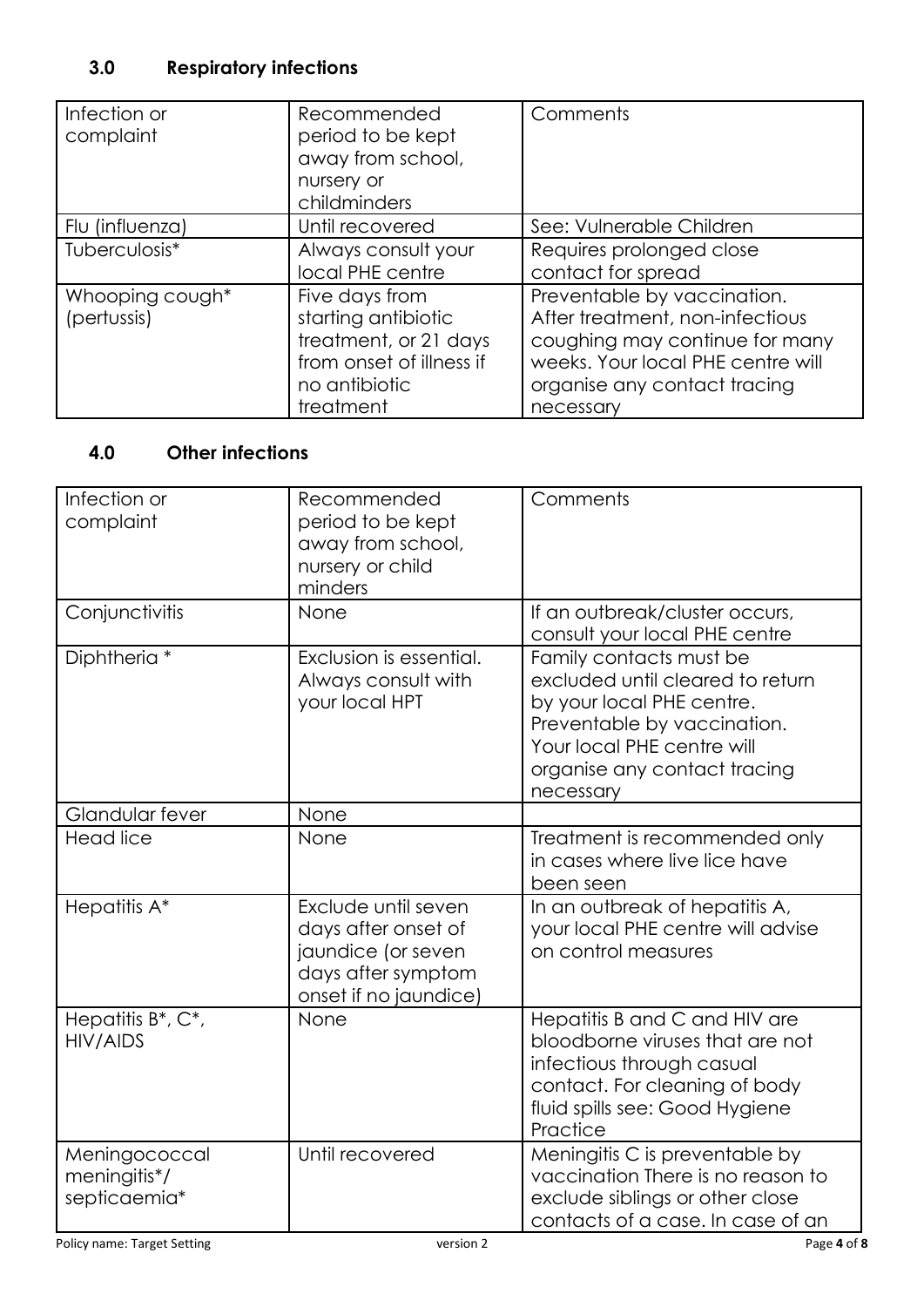|                                                  |                                                           | outbreak, it may be necessary to<br>provide antibiotics with or<br>without meningococcal<br>vaccination to close school<br>contacts. Your local PHE centre<br>will advise on any action is<br>needed                    |
|--------------------------------------------------|-----------------------------------------------------------|-------------------------------------------------------------------------------------------------------------------------------------------------------------------------------------------------------------------------|
| Meningitis <sup>*</sup> due to<br>other bacteria | Until recovered                                           | Hib and pneumococcal<br>meningitis are preventable by<br>vaccination. There is no reason<br>to exclude siblings or other close<br>contacts of a case. Your local<br>PHE centre will give advice on<br>any action needed |
| Meningitis viral*                                | None                                                      | Milder illness. There is no reason<br>to exclude siblings and other<br>close contacts of a case.<br>Contact tracing is not required                                                                                     |
| <b>MRSA</b>                                      | None                                                      | Good hygiene, in particular<br>handwashing and environmental<br>cleaning, are important to<br>minimise any danger of spread. If<br>further information is required,<br>contact your local PHE centre                    |
| Mumps*                                           | Exclude child for five<br>days after onset of<br>swelling | Preventable by vaccination<br>(MMR x2 doses)                                                                                                                                                                            |
| <b>Threadworms</b>                               | None                                                      | Treatment is recommended for<br>the child and household<br>contacts                                                                                                                                                     |
| Tonsillitis                                      | None                                                      | There are many causes, but most<br>cases are due to viruses and do<br>not need an antibiotic                                                                                                                            |

\* denotes a notifiable disease. It is a statutory requirement that doctors report a notifiable disease to the proper officer of the local authority (usually a consultant in communicable disease control). In addition, organisations may be required via locally agreed arrangements to inform their local PHE centre. Regulating bodies (for example, Office for Standards in Education (OFSTED)/Commission for Social Care Inspection (CSCI)) may wish to be informed – please refer to local policy. Outbreaks: if an outbreak of infectious disease is suspected, please contact your local PHE centre.

#### **5.0 Good hygiene practice**

The school will follow the below guidance provided by PHE-

#### **Handwashing**

Handwashing is one of the most important ways of controlling the spread of infections, especially those that cause diarrhoea and vomiting, and respiratory disease. The recommended method is the use of liquid soap, warm water and paper towels. Always wash hands after using the toilet, before eating or handling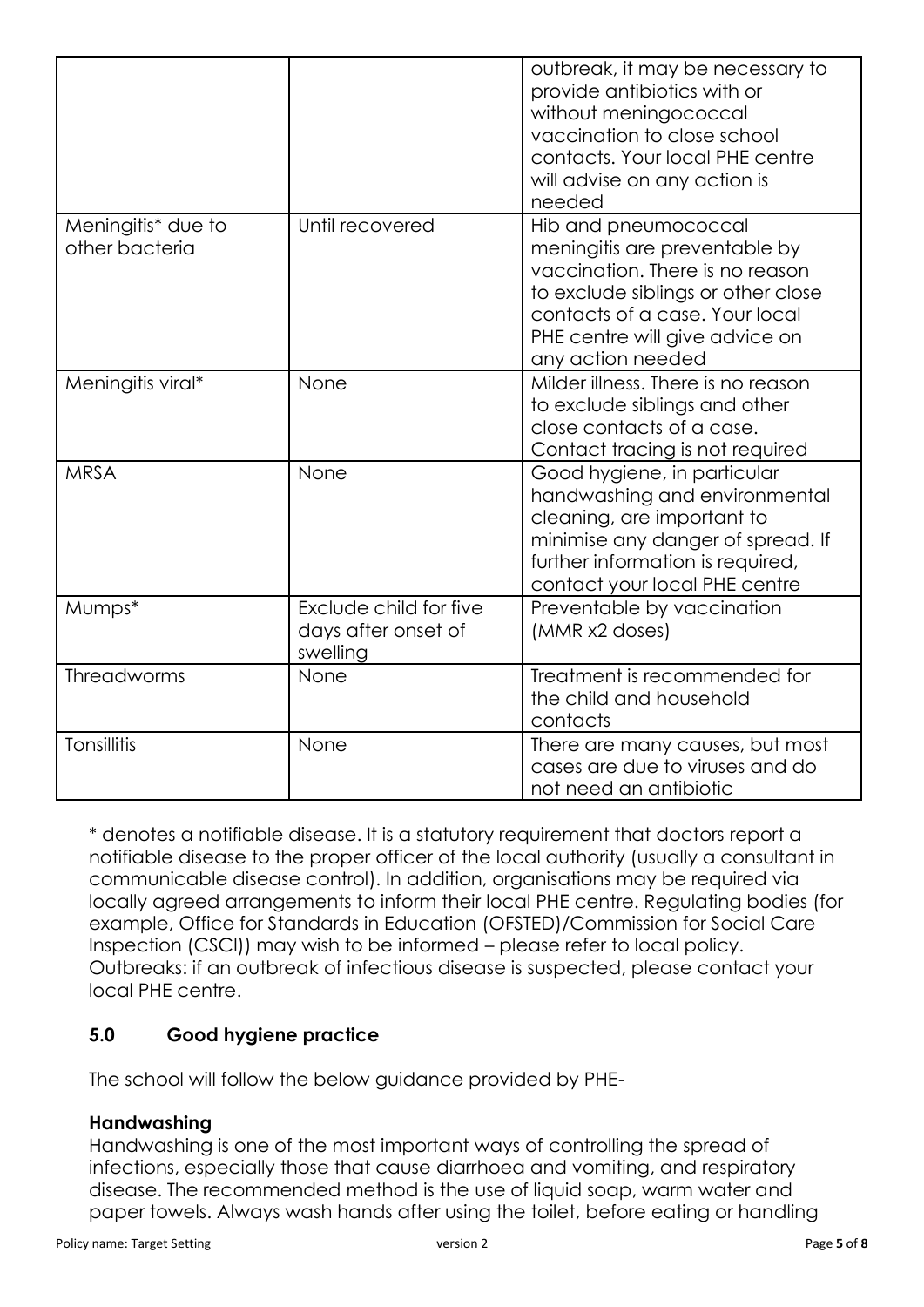food, and after handling animals. Cover all cuts and abrasions with waterproof dressings.

#### **Coughing and sneezing**

Coughing and sneezing easily spread infections. Children and adults should be encouraged to cover their mouth and nose with a tissue. Wash hands after using or disposing of tissues. Spitting should be discouraged.

#### **Personal protective equipment (PPE)**

Disposable non-powdered vinyl or latex-free CE-marked gloves and disposable plastic aprons must be worn where there is a risk of splashing or contamination with blood/body fluids (for example, nappy or pad changing). Goggles should also be available for use if there is a risk of splashing to the face. Correct PPE should be used when handling cleaning chemicals.

#### **Clinical waste**

Always segregate domestic and clinical waste, in accordance with local policy. Used nappies/pads, gloves, aprons and soiled dressings should be stored in correct clinical waste bags in foot-operated bins. All clinical waste must be removed by a registered waste contractor. All clinical waste bags should be less than two-thirds full and stored in a dedicated, secure area while awaiting collection.

#### **Sharps disposal**

Sharps should be discarded straight into a sharps bin conforming to BS 7320 and UN 3291 standards. Sharps bins must be kept off the floor (preferably wall-mounted) and out of reach of children.

#### **Sharps injuries and bites**

If skin is broken, encourage the wound to bleed/ wash thoroughly using soap and water. Contact GP or occupational health or go to A&E immediately. Ensure local policy is in place for staff to follow. Contact your local HPT for advice, if unsure.

#### **Animals**

Animals may carry infections, so hands must be washed after handling any animals. Health and Safety Executive (HSE) guidelines for protecting the health and safety of children should be followed.

#### **Animals in school (permanent or visiting)**

Ensure animals' living quarters are kept clean and away from food areas. Waste should be disposed of regularly, and litter boxes not accessible to children. Children should not play with animals unsupervised. Veterinary advice should be sought on animal welfare and animal health issues and the suitability of the animal as a pet. Reptiles are not suitable as pets in schools and nurseries, as all species carry salmonella.

#### **Visits to farms**

Please contact your local environmental health department, which will provide you with help and advice when you are planning a visit to a farm or similar establishment. For more information see [http://www.face](http://www.face-online.org.uk/resources/preventing-or-controllingill-health-from-animal-contact-at-visitor-attractions-industry-code-of-practice)[online.org.uk/resources/preventing-or-controllingill-health-from-animal-contact-at](http://www.face-online.org.uk/resources/preventing-or-controllingill-health-from-animal-contact-at-visitor-attractions-industry-code-of-practice)[visitor-attractions-industry-code-of-practice](http://www.face-online.org.uk/resources/preventing-or-controllingill-health-from-animal-contact-at-visitor-attractions-industry-code-of-practice)

#### **Vulnerable children**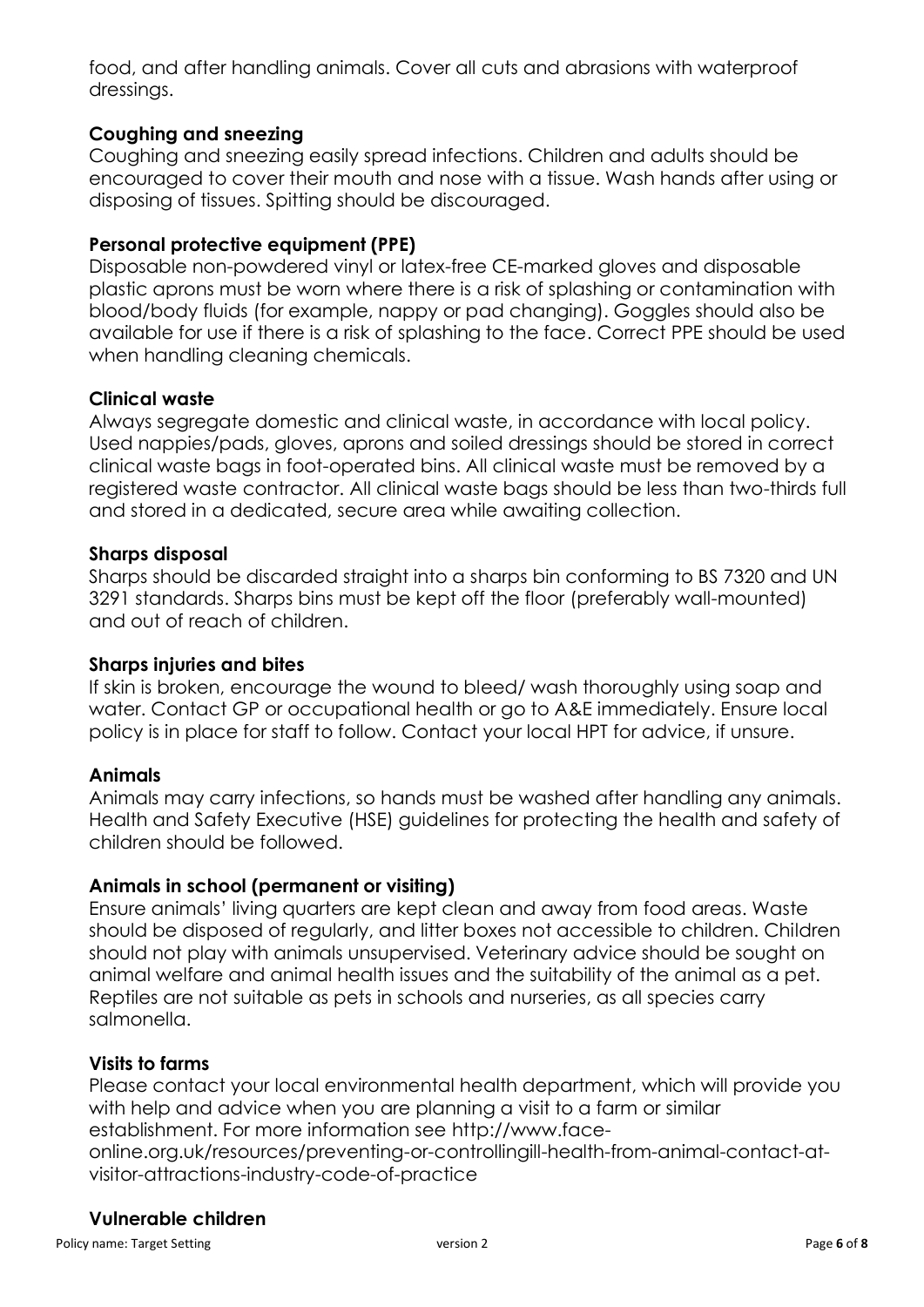Some medical conditions make children vulnerable to infections that would rarely be serious in most children, these include those being treated for leukaemia or other cancers, on high doses of steroids and with conditions that seriously reduce immunity. Schools and nurseries and childminders will normally have been made aware of such children. These children are particularly vulnerable to chickenpox, measles or parvovirus B19 and, if exposed to either of these, the parent/carer should be informed promptly and further medical advice sought. It may be advisable for these children to have additional immunisations, for example pneumococcal and influenza.

### **6.0 Female staff – pregnancy**

If a pregnant woman develops a rash or is in direct contact with someone with a potentially infectious rash, this should be investigated according to PHE guidelines by a doctor. The greatest risk to pregnant women from such infections comes from their own child/children, rather than the workplace.

Some specific risks are:

· chickenpox can affect the pregnancy if a woman has not already had the infection. Report exposure to midwife and GP at any stage of exposure. The GP and antenatal carer will arrange a blood test to check for immunity. Shingles is caused by the same virus as chickenpox, so anyone who has not had chickenpox is potentially vulnerable to the infection if they have close contact with a case of shingles

· German measles (rubella). If a pregnant woman comes into contact with german measles she should inform her GP and antenatal carer immediately to ensure investigation. The infection may affect the developing baby if the woman is not immune and is exposed in early pregnancy

· slapped cheek disease (parvovirus B19) can occasionally affect an unborn child. If exposed early in pregnancy (before 20 weeks), inform whoever is giving antenatal care as this must be investigated promptly

· measles during pregnancy can result in early delivery or even loss of the baby. If a pregnant woman is exposed she should immediately inform whoever is giving antenatal care to ensure investigation

#### **7.0 Immunisations**

Immunisation status should always be checked at school entry and at the time of any vaccination. Parents should be encouraged to have their child immunised and any immunisation missed or further catch-up doses organised through the child's GP. For the most up-to-date immunisation advice see the NHS Choices website at www.nhs.uk or the school health service can advise on the latest national immunisation schedule.

#### **Immunisation schedule**

The school, where appropriate, will facilitate the vaccinations schedule below from 4 years of age.

| Two, three<br>and four<br>years old | Influenza (from September)            | Nasal spray or one<br>injection |
|-------------------------------------|---------------------------------------|---------------------------------|
| Three years                         | Diphtheria, tetanus, pertussis, polio | One injection One               |
| and four                            | (DTaP/IPV or dTaP/IPV)                | injection                       |